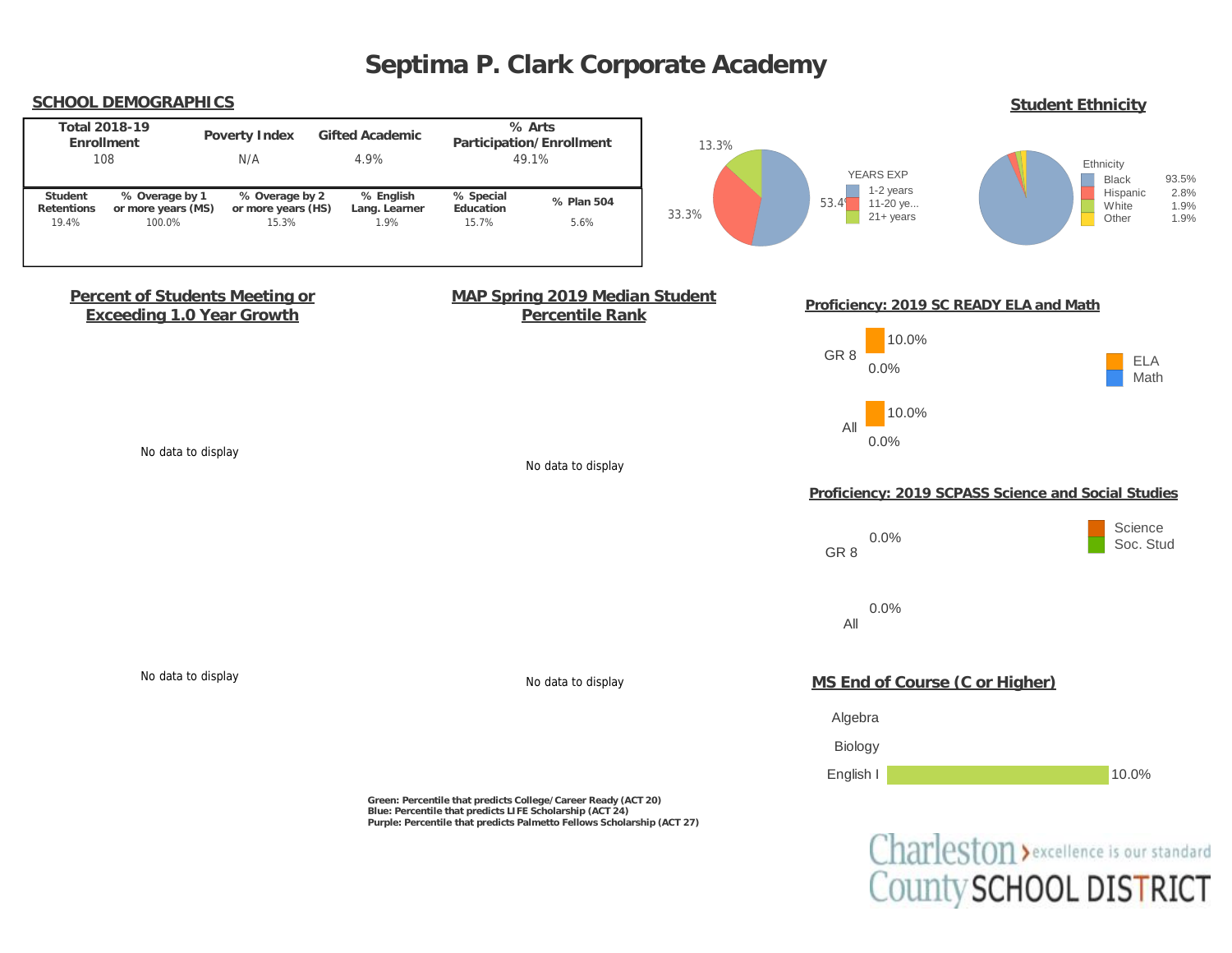

Charleston > excellence is our standard County SCHOOL DISTRICT

No data to display

Black 3.2% Hispanic 0.0% White 0.0% Other 0.0% All 9.3%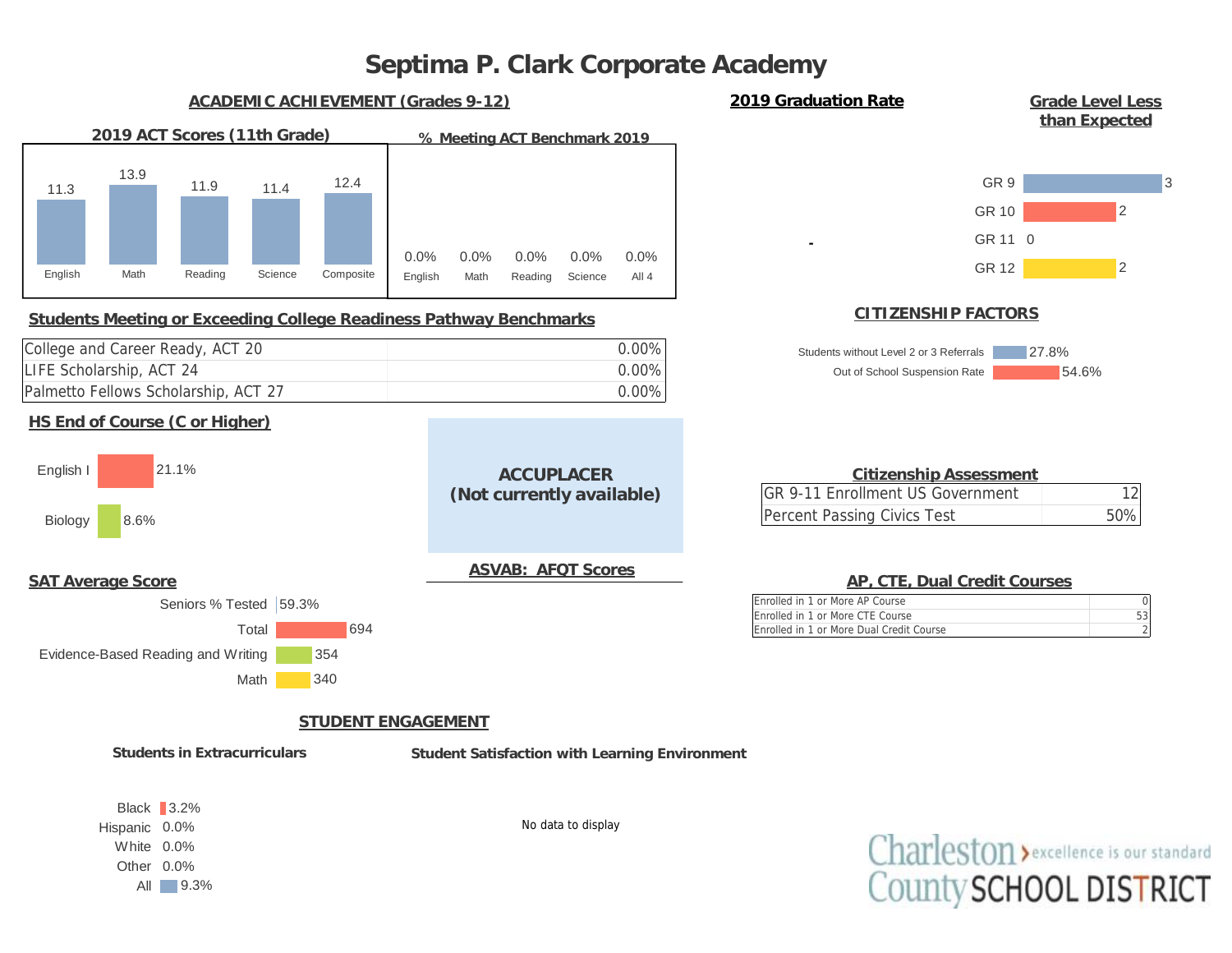| <b>RESULTS BY ETHNICITY</b> |  |
|-----------------------------|--|
|-----------------------------|--|

## **Spring 2019 MAP Percent Meeting or Exceeding**

**1.0 Year Growth**

|  | Nн<br>ested | slack | ww |  |
|--|-------------|-------|----|--|
|  |             |       |    |  |

### **2019 WIN Ready to Work Credential Levels**

| 1.0 Year Growth        |                   |       |                  | Total   | <b>Black</b> | Hispanic | White  |
|------------------------|-------------------|-------|------------------|---------|--------------|----------|--------|
| Number Tested<br>Black | White<br>Hispanic | Other | None             | 54.5%   | 55.0%        | 100.0%   | 0.0%   |
|                        |                   |       | <b>Bronze</b>    | 36.4%   | 40.0%        | $0.0\%$  | 0.0%   |
|                        |                   |       | Silver           | 9.1%    | 5.0%         | 0.0%     | 100.0% |
|                        |                   |       | Gold             | $0.0\%$ | $0.0\%$      | 0.0%     | 0.0%   |
|                        |                   |       | Platinum         | 0.0%    | 0.0%         | 0.0%     | 0.0%   |
|                        |                   |       | Silver or Higher | 9.1%    | 5.0%         | 0.0%     | 100.0% |
|                        |                   |       | Passed ESS*      | 40.9%   | 40.0%        | N/A      | N/A    |

\*Essential Soft Skills Assessment

**2019 Graduation Rate**

No data to display

## **2019 ACT Scores (11th Grade)**

|           | <b>Black</b> | Hispanic | White |
|-----------|--------------|----------|-------|
| English   | 10.9         | 12       | 15    |
| Math      | 14.2         | 12       | 13    |
| Reading   | 11.7         | 12       | 14    |
| Science   | 11.4         | 14       |       |
| Composite | 12.3         | 13       | 13    |



#### **Average ACT Score % Meeting ACT Benchmark Students Meeting or Exceeding College Readiness Pathway Benchmarks**

|                                            | Black | Hispanic | <b>White</b> | Other         |
|--------------------------------------------|-------|----------|--------------|---------------|
| College and Career Ready,<br><b>ACT 20</b> | 0.0%  | $0.0\%$  | $0.0\%$      | $\frac{1}{2}$ |
| LIFE Scholarship, ACT 24                   | 0.0%  | $0.0\%$  | $0.0\%$      | $\frac{1}{2}$ |
| Palmetto Fellows<br>Scholarship, ACT 27    | 0.0%  | $0.0\%$  | 0.0%         | $\frac{1}{2}$ |

## **CITIZENSHIP FACTORS**





#### **Out of School Suspensions**



Charleston > excellence is our standard County SCHOOL DISTRICT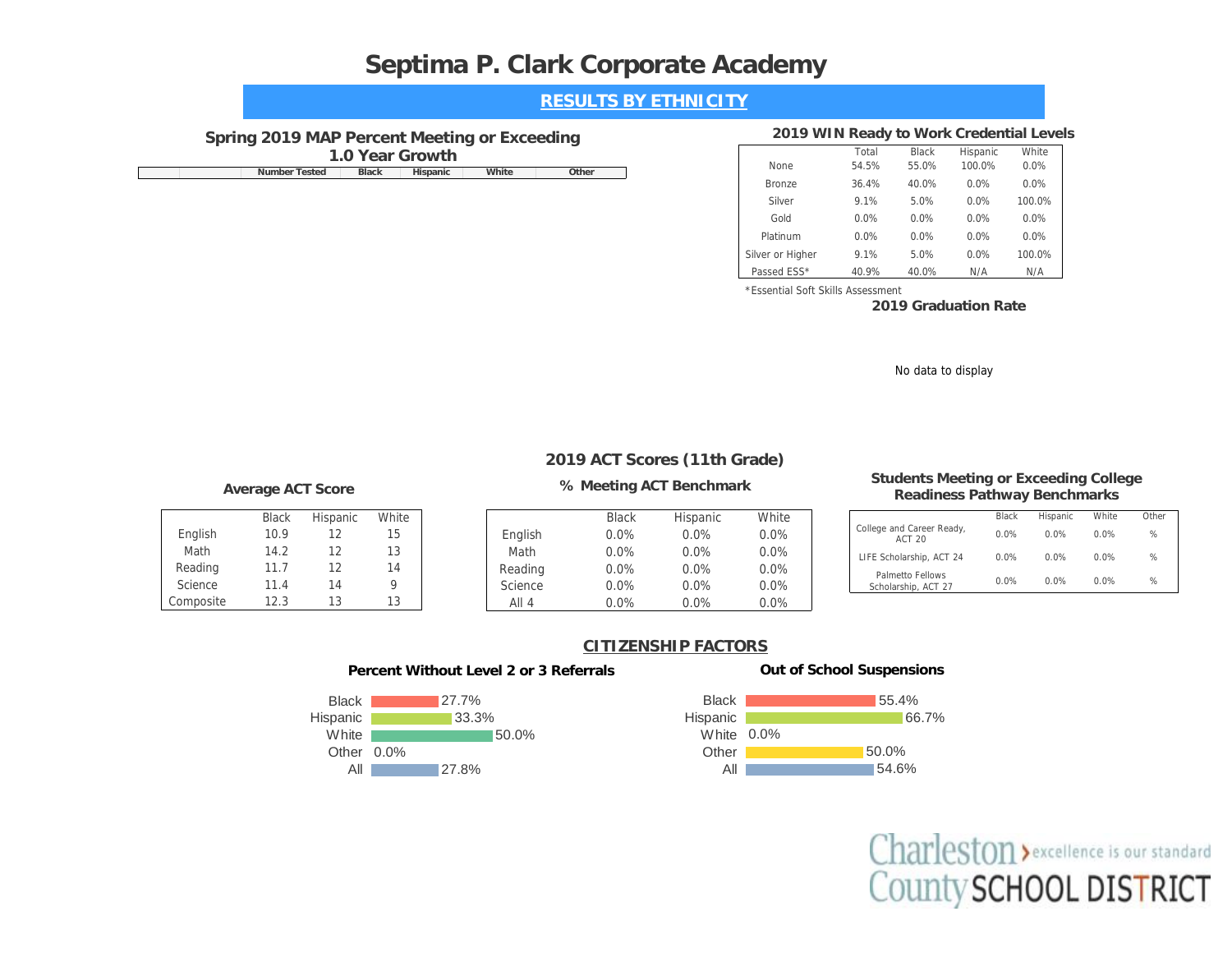**Readiness Metric**

**2018 - 2019 Readiness Metric**

**Middle School Reading Readiness Middle School Math Readiness**

No data to display No data to display

**High School Readiness**

No data to display

Charleston > excellence is our standard County SCHOOL DISTRICT